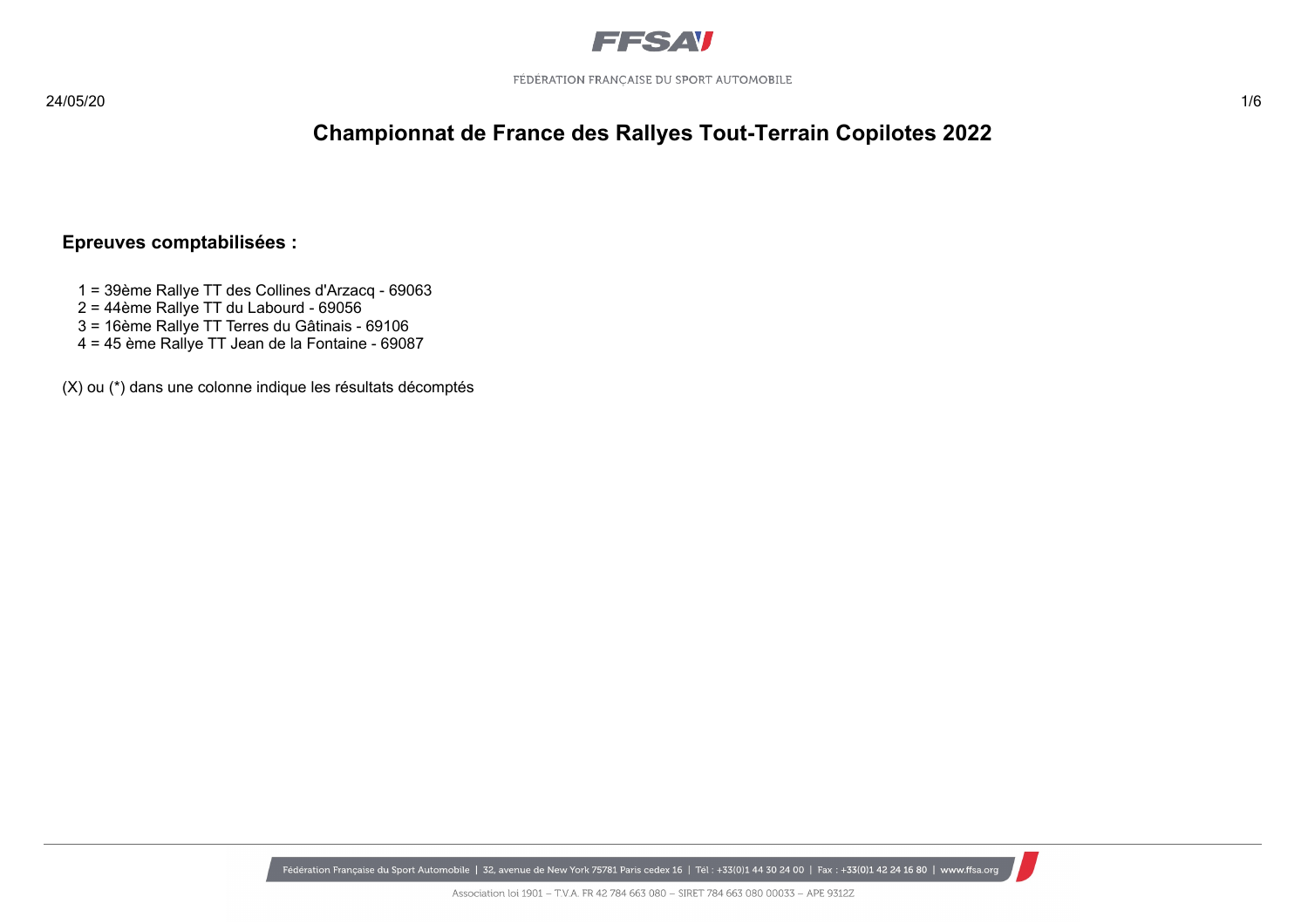

| Clt            | Licencié                      | Num lic | Asso |      | $\overline{c}$ | 3    | 4    |      | Total Plateau |
|----------------|-------------------------------|---------|------|------|----------------|------|------|------|---------------|
| $\mathbf{1}$   | ROVALDIERI ANTHONY            | 205549  | 1003 | 23,0 | 19,0           | 19,0 |      | 61,0 |               |
| $\overline{2}$ | <b>FAVY CLEMENCE</b>          | 257687  | 1602 | 19,0 |                | 25,0 |      | 44,0 |               |
| 3              | NICOLAU CEDRIC                | 119626  | 1003 | 26,0 | 17,0           |      |      | 43,0 |               |
| 3              | PIERRINE EMMA                 | 232390  | 0116 |      |                | 17,0 | 26,0 | 43,0 |               |
| 5              | <b>DUPRAT OLIVIER</b>         | 178172  | 1101 | 16,0 | 25,0           |      |      | 41,0 |               |
| 6              | TETARD GUILLAUME              | 239887  | 0111 | 17,0 |                | 11,0 | 2,0  | 30,0 |               |
| $\overline{7}$ | <b>GAUDEMER FIONA</b>         | 306501  | 1003 | 10,0 | 2,0            | 2,0  | 15,0 | 29,0 |               |
| 8              | <b>HAGRON NICOLAS</b>         | 250677  | 1504 |      | 22,0           | 2,0  | 2,0  | 26,0 |               |
| 8              | <b>BOZOM JULIEN</b>           | 177570  | 1003 | 14,0 | 12,0           |      |      | 26,0 |               |
| 8              | INDABURU GUILLAUME            | 304303  | 1003 | 13,0 | 13,0           |      |      | 26,0 |               |
| 11             | <b>MARESTIN VINCENT</b>       | 132070  | 1003 | 12,0 | 2,0            |      | 11,0 | 25,0 |               |
| 12             | <b>DUBOIS SEBASTIEN</b>       | 51612   | 1101 | 5,0  | 6,0            | 7,0  | 5,0  | 23,0 |               |
| 12             | PRAT PHILIPPE                 | 139409  | 1003 |      | 10,0           |      | 13,0 | 23,0 |               |
| 14             | PIERRE JESSICA                | 209931  | 1101 | 11,0 | 11,0           |      |      | 22,0 |               |
| 15             | ETCHETO YOAN                  | 257493  | 1010 | 10,0 | 11,0           |      |      | 21,0 |               |
| 15             | COSTES LOIC                   | 257768  | 1003 |      |                | 21,0 |      | 21,0 |               |
| 15             | <b>BRINKMANN Anthony (GB)</b> | 98966   |      |      |                | 21,0 |      | 21,0 |               |
| 15             | MEQUINION SEBASTIEN           | 195205  | 0112 |      |                |      | 21,0 | 21,0 |               |
| 19             | <b>HOUSSET IMANOL</b>         | 329294  | 1010 |      | 17,0           |      |      | 17,0 |               |
| 19             | PERRIN CHRISTELLE             | 220533  | 0112 |      |                |      | 17,0 | 17,0 |               |
| 21             | <b>BOIS ANTHONY</b>           | 246310  | 1101 |      |                | 14,0 | 2,0  | 16,0 |               |
| 22             | LEFEBVRE THOMAS               | 47600   | 1307 |      |                | 8,0  | 7,0  | 15,0 |               |
| 22             | PALACIO MATHIEU               | 212579  | 1013 |      | 15,0           |      |      | 15,0 |               |
| 22             | POWELL Andy (GB)              | 184071  |      |      |                |      | 15,0 | 15,0 |               |
| 22             | CLARKSON Rebecca (GB)         | 286599  |      |      |                |      | 15,0 | 15,0 |               |
| 22             | <b>LANTING Chris (NL)</b>     | 46101   |      |      |                |      | 15,0 | 15,0 |               |
|                |                               |         |      |      |                |      |      |      |               |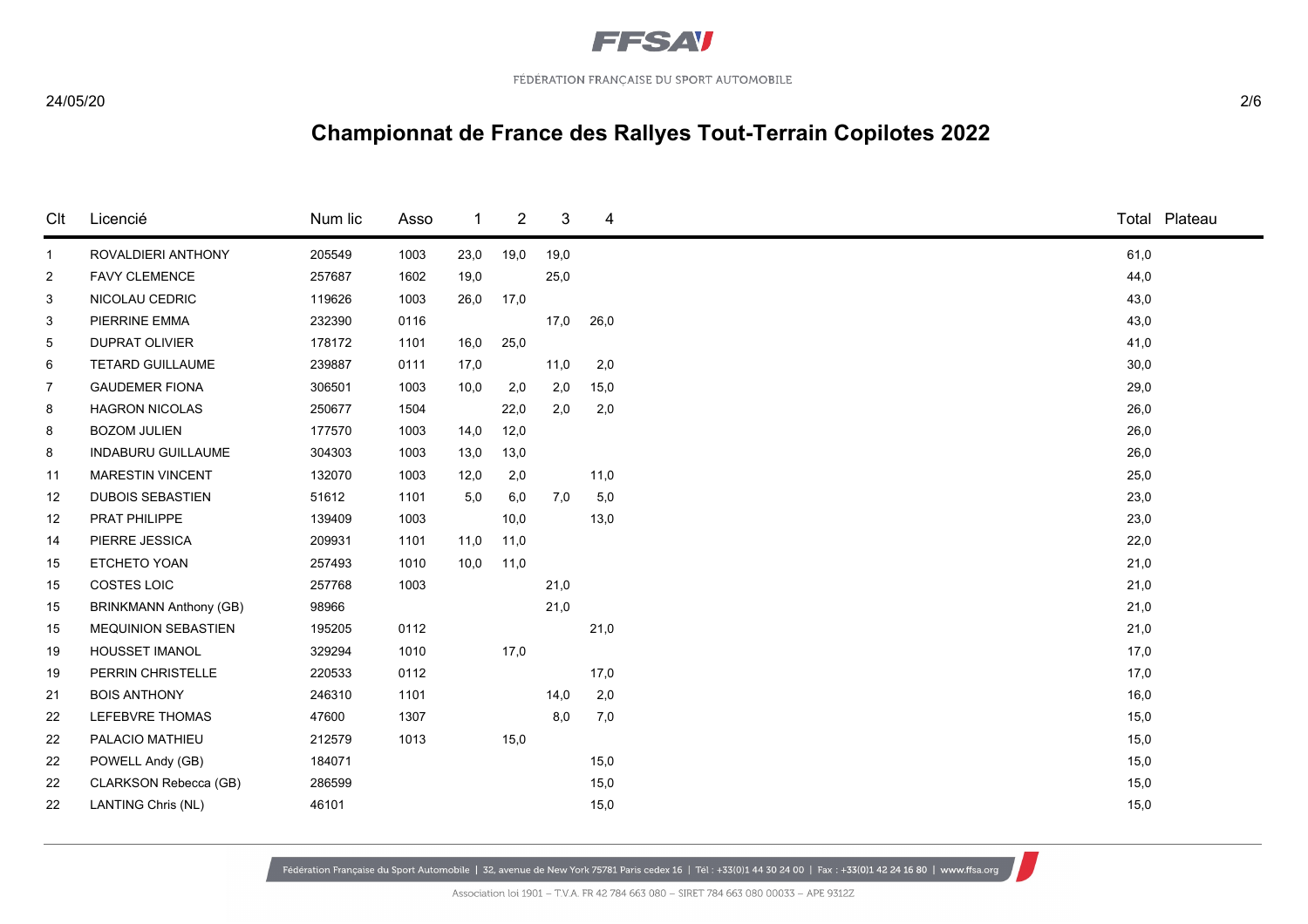

| Clt | Licencié                      | Num lic | Asso | 1    | $\overline{2}$ | $\mathbf{3}$ | 4    |      | Total Plateau |
|-----|-------------------------------|---------|------|------|----------------|--------------|------|------|---------------|
| 27  | <b>PAGES BRICE</b>            | 327139  | 1003 | 6,0  | 8,0            |              |      | 14,0 |               |
| 28  | <b>GARY OLIVIER</b>           | 306665  | 1003 | 11,0 | 2,0            |              |      | 13,0 |               |
| 28  | SANCE JEAN-MICHEL             | 174120  | 0111 |      |                | 11,0         | 2,0  | 13,0 |               |
| 28  | <b>LEBRET DENIS</b>           | 259246  | 1307 |      |                | 2,0          | 11,0 | 13,0 |               |
| 28  | <b>CALVO CHRISTOPHE</b>       | 182203  | 1010 | 13,0 |                |              |      | 13,0 |               |
| 28  | <b>RIVET MORGANE</b>          | 238431  | 1104 |      | 13,0           |              |      | 13,0 |               |
| 28  | PELLETIER JEAN-CLAUDE         | 2560    | 1468 |      |                | 13,0         |      | 13,0 |               |
| 28  | CHAVANON CHARLOTTE            | 173083  | 1307 |      |                | 13,0         |      | 13,0 |               |
| 28  | SHAW Mark (GB)                | 207756  |      |      |                |              | 13,0 | 13,0 |               |
| 28  | <b>CHAVANON MORGANE</b>       | 202828  | 1307 |      |                |              | 13,0 | 13,0 |               |
| 28  | VAN BEELEN. (NL)              | 42374   |      |      |                |              | 13,0 | 13,0 |               |
| 38  | <b>CASTEGE BIXENTE</b>        | 318533  | 1003 | 9,0  | 2,0            |              |      | 11,0 |               |
| 38  | PELLETIER GENDRE CATHERINE    | 166333  | 1101 | 9,0  |                | 2,0          |      | 11,0 |               |
| 38  | <b>LORENZINI AMELIE</b>       | 325902  | 1003 | 2,0  | 9,0            |              |      | 11,0 |               |
| 38  | <b>FICHAUT ANTOINE</b>        | 299491  | 1010 |      | 11,0           |              |      | 11,0 |               |
| 38  | DELESALLE LUDOVIC             | 323922  | 0112 |      |                |              | 11,0 | 11,0 |               |
| 43  | <b>IPHARAGUERRE GUILLAUME</b> | 245729  | 1010 |      | 10,0           |              |      | 10,0 |               |
| 43  | COLOME LILOU                  | 328687  | 0914 |      | 10,0           |              |      | 10,0 |               |
| 43  | LE GOSLES STEPHANE            | 246116  | 1307 |      |                | 10,0         |      | 10,0 |               |
| 46  | <b>COSTES FRANCOIS</b>        | 34902   | 1003 | 7,0  | 2,0            |              |      |      | 9,0           |
| 46  | PELERIN AMBRE                 | 327765  | 1010 | 9,0  |                |              |      |      | 9,0           |
| 46  | CHALDU MICHEL                 | 297301  | 1010 |      | 9,0            |              |      |      | 9,0           |
| 46  | DEVELAY EDWARD                | 135942  | 1458 |      |                | 9,0          |      |      | 9,0           |
| 46  | NOE JULIEN                    | 212591  | 1307 |      |                |              | 9,0  |      | 9,0           |
| 51  | MIJALSKI ALEXANDRE            | 299005  | 0111 |      |                | 6,0          | 2,0  |      | 8,0           |
| 51  | SEGUINEAUD TOM                | 305439  | 1003 | 8,0  |                |              |      |      | 8,0           |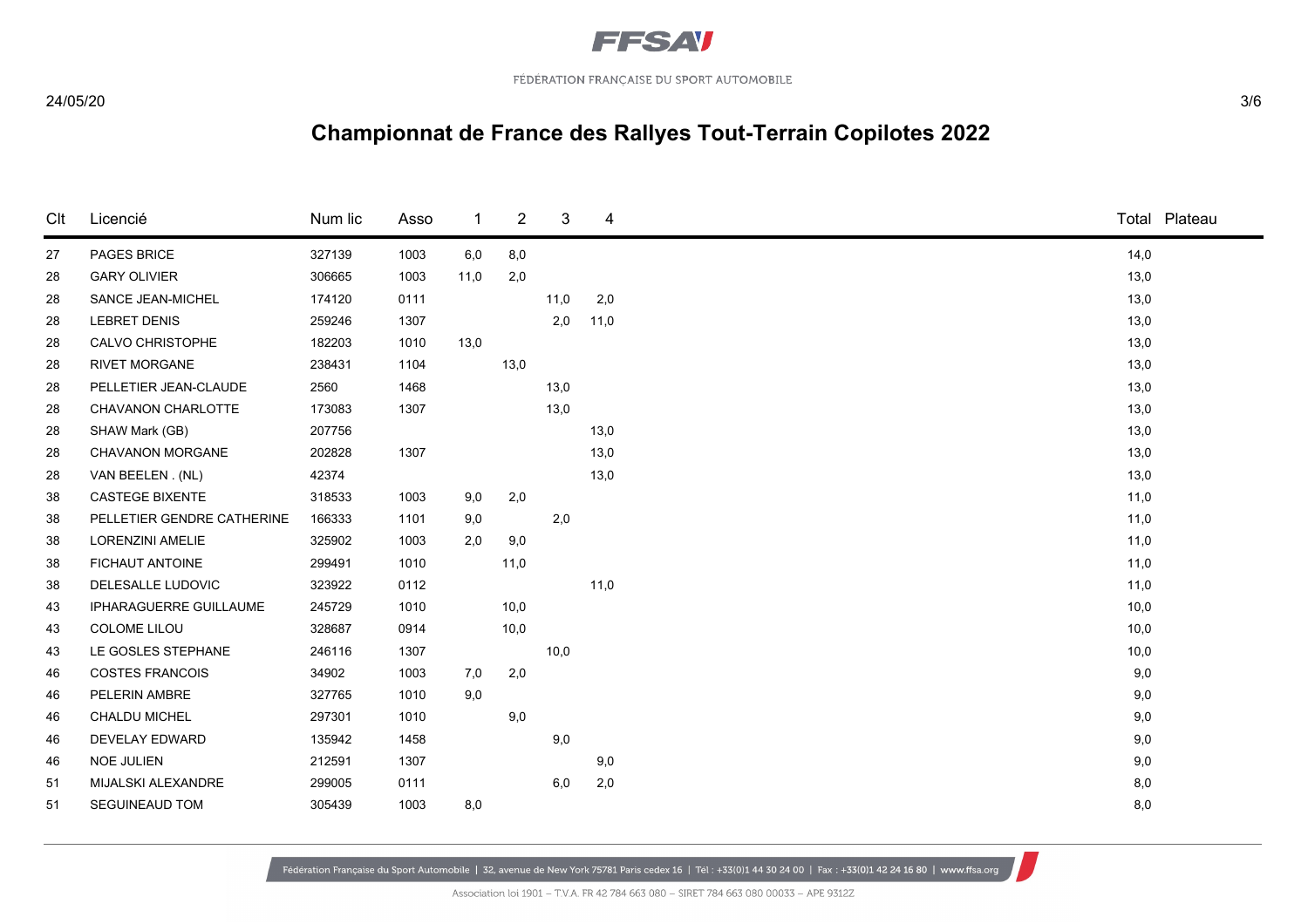

| Clt | Licencié                  | Num lic | Asso | 1   | $\overline{c}$ | 3   | 4   |     | Total Plateau |
|-----|---------------------------|---------|------|-----|----------------|-----|-----|-----|---------------|
| 51  | LEGAGNOA STEPHAN          | 308059  | 1010 |     | 8,0            |     |     | 8,0 |               |
| 54  | <b>CLEYET FRANCOIS</b>    | 214344  | 0501 |     |                | 2,0 | 5,0 | 7,0 |               |
| 54  | <b>BLIN JASON</b>         | 233218  | 1307 |     |                | 2,0 | 5,0 | 7,0 |               |
| 54  | PARAIGE VINCENT           | 321378  | 1003 | 7,0 |                |     |     | 7,0 |               |
| 54  | LEGAGNOA CYRIL            | 329612  | 1010 |     | 7,0            |     |     | 7,0 |               |
| 58  | <b>HUNAUT NICOLAS</b>     | 156019  | 1014 | 6,0 |                |     |     | 6,0 |               |
| 59  | CHARLET ROSANA            | 246926  | 0111 |     |                | 5,0 |     | 5,0 |               |
| 59  | FARMER Brian (GB)         | 65472   |      |     |                |     | 5,0 | 5,0 |               |
| 59  | PANIZZUT GUILLAUME        | 231413  | 0111 |     |                |     | 5,0 | 5,0 |               |
| 62  | <b>GARNIER AMELIA</b>     | 304829  | 1101 | 2,0 |                |     | 2,0 | 4,0 |               |
| 62  | <b>GARISPE THOMAS</b>     | 255292  | 1003 | 2,0 | 2,0            |     |     | 4,0 |               |
| 62  | LE BRIS CLEMENT           | 327002  | 1101 | 2,0 | 2,0            |     |     | 4,0 |               |
| 62  | <b>CAEKEBEKE DAMIEN</b>   | 298637  | 0111 |     |                | 2,0 | 2,0 | 4,0 |               |
| 62  | <b>REMY RENALD</b>        | 145280  | 1429 |     |                | 2,0 | 2,0 | 4,0 |               |
| 67  | <b>MARQUES PAUL LOUIS</b> | 328106  | 1003 | 2,0 |                |     |     | 2,0 |               |
| 67  | <b>BOSSART HENRIK</b>     | 252448  | 1307 | 2,0 |                |     |     | 2,0 |               |
| 67  | <b>TERRISSE ESTELLE</b>   | 200423  | 1003 | 2,0 |                |     |     | 2,0 |               |
| 67  | LAGIERE HUGO              | 262970  | 1003 | 2,0 |                |     |     | 2,0 |               |
| 67  | <b>MONPLAISI PIERRE</b>   | 195238  | 1003 | 2,0 |                |     |     | 2,0 |               |
| 67  | ERRANDONEA PHILIPPE       | 215062  | 1010 | 2,0 |                |     |     | 2,0 |               |
| 67  | <b>GOYHEX ALLANDE</b>     | 164744  | 1003 | 2,0 |                |     |     | 2,0 |               |
| 67  | MELIANDE PHILIPPE         | 174813  | 1003 | 2,0 |                |     |     | 2,0 |               |
| 67  | <b>SERVIERE PIERRE</b>    | 180618  | 1003 |     | 2,0            |     |     | 2,0 |               |
| 67  | VIART MARIE-ALEXANDRA     | 302776  | 1003 |     | 2,0            |     |     | 2,0 |               |
| 67  | <b>VALLET GUILLAUME</b>   | 302397  | 1013 |     | 2,0            |     |     | 2,0 |               |
| 67  | CALVO ANDONI              | 143154  | 1010 |     | 2,0            |     |     | 2,0 |               |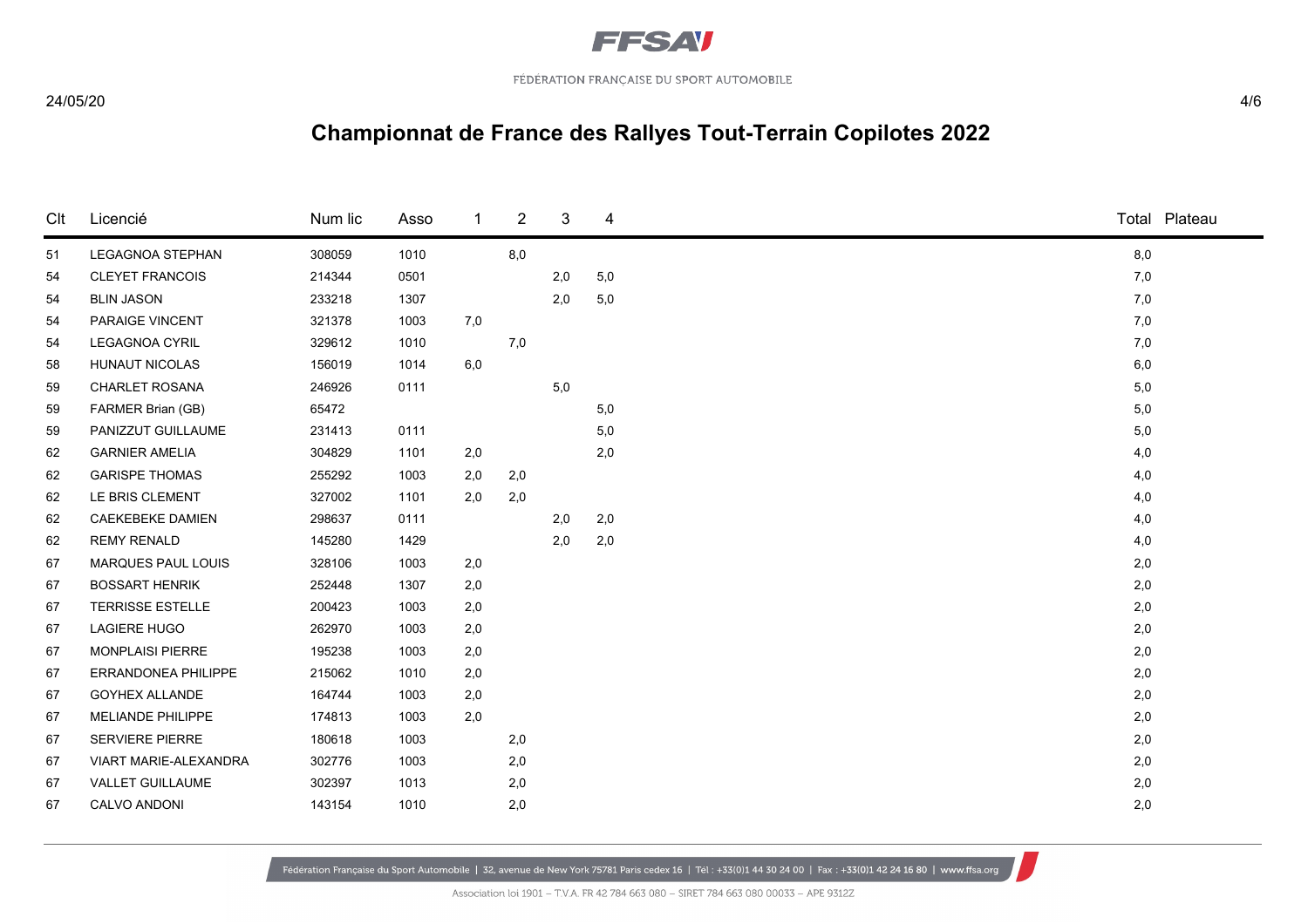

| Clt | Licencié                      | Num lic | Asso | 1 | $\overline{2}$ | $\mathbf{3}$ | 4   |       | Total Plateau |
|-----|-------------------------------|---------|------|---|----------------|--------------|-----|-------|---------------|
| 67  | CAPDEVILLE CHRISTOPHE         | 153446  | 1010 |   | 2,0            |              |     | 2,0   |               |
| 67  | <b>HIRIGOYEN HERVE</b>        | 232555  | 1010 |   | 2,0            |              |     | 2,0   |               |
| 67  | <b>ETCHEPARE LEA</b>          | 299230  | 1010 |   | 2,0            |              |     | 2,0   |               |
| 67  | JOUNEAU MATTHIEU              | 257813  | 1016 |   | 2,0            |              |     | 2,0   |               |
| 67  | CAMADRO JULIEN                | 261272  | 1013 |   | 2,0            |              |     | 2,0   |               |
| 67  | <b>BARNETCHE XAVIER</b>       | 321695  | 1010 |   | 2,0            |              |     | 2,0   |               |
| 67  | LUCU STEPHANE                 | 320724  | 1003 |   | 2,0            |              |     | 2,0   |               |
| 67  | LARROQUET BRUNO               | 146043  | 1010 |   | 2,0            |              |     | 2,0   |               |
| 67  | <b>ROUET MICKAEL</b>          | 210914  | 1303 |   |                | 2,0          |     | 2,0   |               |
| 67  | <b>OMNES ERWAN</b>            | 205426  | 1504 |   |                | 2,0          |     | 2,0   |               |
| 67  | <b>GEORGET BERNARD</b>        | 255554  | 1101 |   |                | 2,0          |     | 2,0   |               |
| 67  | PIAN THIERRY                  | 81432   | 1307 |   |                | 2,0          |     | 2,0   |               |
| 67  | <b>BRIAVOINE ALARIC</b>       | 301404  | 0111 |   |                | 2,0          |     | 2,0   |               |
| 67  | <b>MORLAIX FRANCOIS</b>       | 305891  | 1303 |   |                | 2,0          |     | 2,0   |               |
| 67  | <b>MEISSNER ANTHONY</b>       | 330865  | 0515 |   |                | 2,0          |     | 2,0   |               |
| 67  | JONGEJAN Bas (NL)             | 45281   |      |   |                |              | 2,0 | 2,0   |               |
| 67  | FARNDON Tim (NL)              | 354499  |      |   |                |              | 2,0 | 2,0   |               |
| 67  | RAGOT SOPHIE                  | 222881  | 0111 |   |                |              | 2,0 | 2,0   |               |
| 67  | <b>JOLIBOIS CHRIS</b>         | 331491  | 1504 |   |                |              | 2,0 | 2,0   |               |
| 67  | AMERICA QUENTIN               | 242142  | 1003 |   |                |              | 2,0 | 2,0   |               |
| 67  | <b>MOROCH ROBIN</b>           | 326357  | 1307 |   |                |              | 2,0 | 2,0   |               |
| 67  | SEVESTRE SABRINA              | 313138  | 1309 |   |                |              | 2,0 | 2,0   |               |
| 67  | <b>BRIAVOINE ALEXANDRE</b>    | 256318  | 0111 |   |                |              | 2,0 | 2,0   |               |
| 67  | <b>MAITIA MANEX</b>           | 302542  | 1010 |   |                |              | 2,0 | $2,0$ |               |
| 67  | <b>DESGROUSILLIERS MAXIME</b> | 256253  | 0112 |   |                |              | 2,0 | 2,0   |               |
| 67  | PAUCHET ALEXANDRE             | 312411  | 0112 |   |                |              | 2,0 | 2,0   |               |